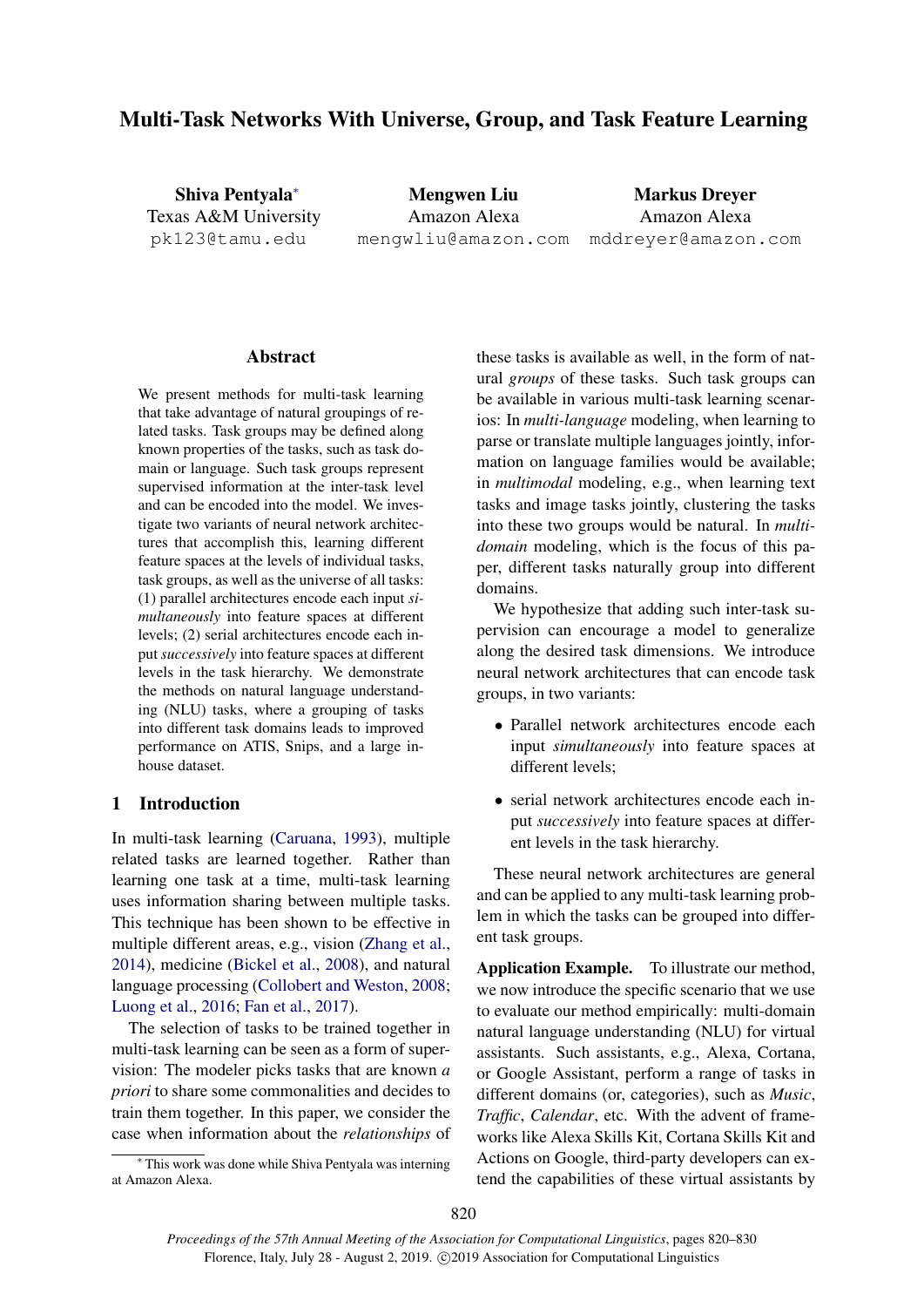developing new tasks, which we call *skills*, e.g., *Uber*, *Lyft*, *Fitbit*, in any given domain. Each skill is defined by a set of intents that represents different functions to handle a user's request, e.g., play artist or play station for a skill in the *Music* domain. Each intent can be instantiated with particular slots, e.g., artist or song. An utterance like "play madonna" may be parsed into intent and slots, resulting in a structure like PlayArtist(artist="madonna"). Skill developers provide their own labeled sample utterances in a grammar-like format [\(Kumar et al.,](#page-9-5) [2017\)](#page-9-5), individually choosing a label space that is suitable for their problem. $<sup>1</sup>$  $<sup>1</sup>$  $<sup>1</sup>$  We learn intent classi-</sup> fication (IC) and slot filling (SF) models for these skills, in order to recognize user utterances spoken to these skills that are similar but not necessarily identical to the sample utterances given by their skill developers.

In this paper, we apply multi-task learning to this problem, learning the models for all skills jointly, as the individual training data for any given skill may be small and utterances across multiple skills have similar characteristics, e.g., they are often short commands in spoken language. In addition, we wish to add information on task groups (here: skill domains) into these models, as utterances in different skills of the same domain may be especially similar. For example, although the *Uber* and *Lyft* skills are built by independent developers, end users may speak similar utterances to them. Users may say "get me a ride" to *Uber* and "I'm requesting a ride" to *Lyft*.

Contributions. The main contributions of this paper are as follows:

- We introduce unified models for multi-task learning that learn three sets of features: *task*, *task group*, and *task universe* features;
- we introduce two architecture variants of such multi-task models: *parallel* and *serial* architectures;
- we evaluate the proposed models to perform multi-domain joint learning of slot filling and intent classification on both public datasets and a real-world dataset from the Alexa virtual assistant;

• we demonstrate experimentally the superiority of introducing group-level features and learning features in both parallel and serial ways.

# 2 Proposed Architectures

The goal of multi-task learning (MTL) is to utilize shared information across related tasks. The features learned in one task could be transferred to reinforce the feature learning of other tasks, thereby boosting the performance of all tasks via mutual feedback within a unified MTL architecture. We consider the problem of multi-domain natural language understanding (NLU) for virtual assistants. Recent progress has been made to build NLU models to identify and extract structured information from user's request by jointly learning intent classification (IC) and slot filling (SF) [\(Tur et al.,](#page-10-1) [2010\)](#page-10-1). However, in practice, a common issue when building NLU models for every skill is that the amount of annotated training data varies across skills and is small for many individual skills. Motivated by the idea of learning multiple tasks jointly, the paucity of data can be resolved by transferring knowledge between different tasks that can reinforce one another.

In what follows, we describe four end-to-end MTL architectures (Sections [2.1](#page-2-0) to [2.4\)](#page-3-0). These architectures are encoder-decoder architectures where the encoder extracts three different sets of features: *task*, *task group*, and *task universe* features, and the decoder produces desired outputs based on feature representations. In particular, the first one (Figure [1\)](#page-2-1) is a parallel MTL architecture where task, task group, and task universe features are encoded in parallel and then concatenated to produce a composite representation. The next three architectures (Figure [2\)](#page-3-1) are serial architectures in different variants: In the first serial MTL architecture, group and universe features are learned first and are then used as inputs to learn task-specific features. The next serial architecture is similar but introduces highway connections that feed representations from earlier stages in the series directly into later stages. In the last architecture, the order of serially learned features is changed, so that task-specific features are encoded first.

In Section [2.5,](#page-3-2) we introduce an encoderdecoder architecture to perform slot filling and intent classification jointly in a multi-domain sce-

<span id="page-1-0"></span><sup>&</sup>lt;sup>1</sup>They may choose to pick from a set of predefined labels with prepopulated content, e.g., *cities* or *first names*.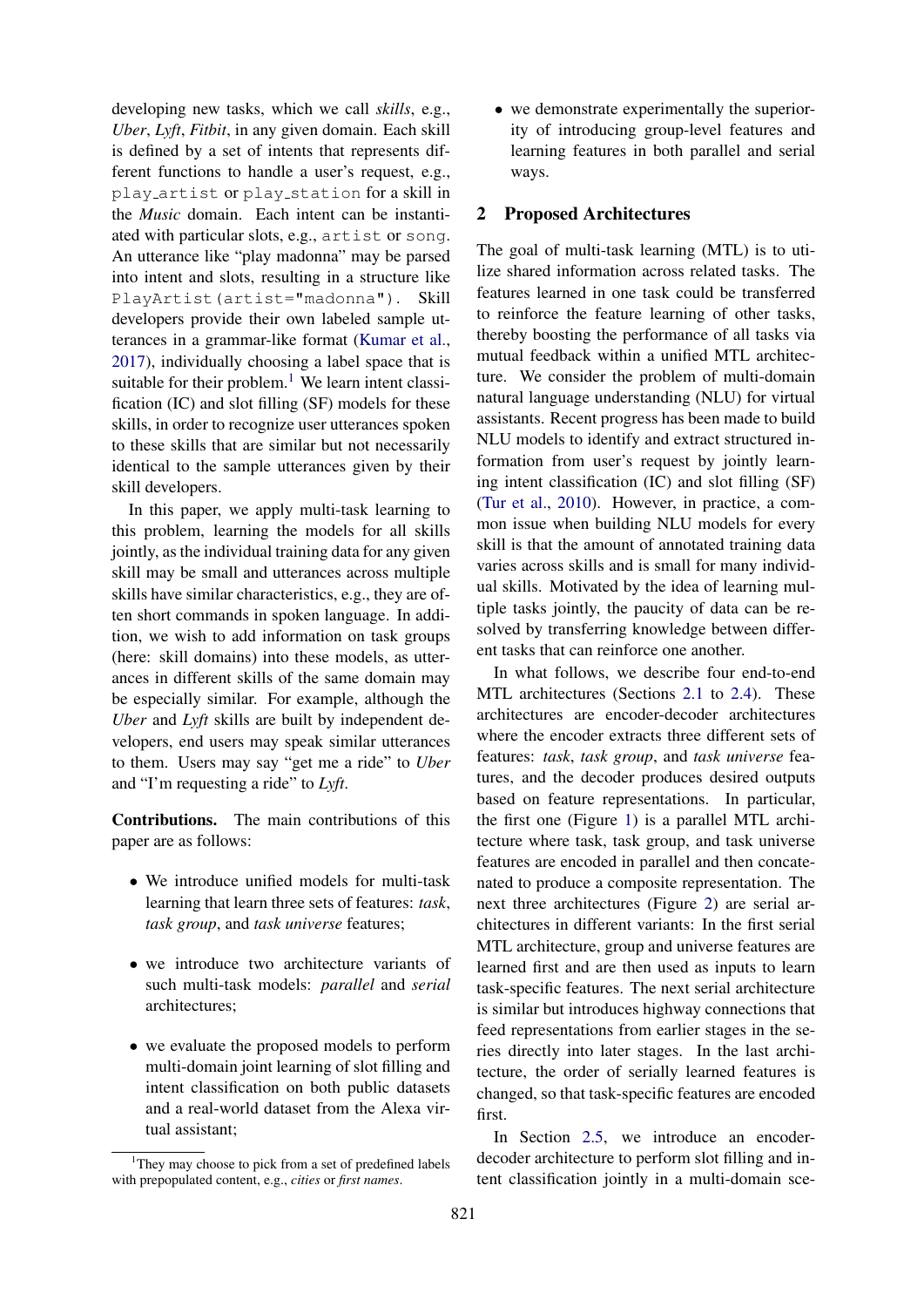nario for virtual assistants. Although we conduct experiments on multi-domain NLU systems of virtual assistants, the architectures can easily be applied to other tasks. Specifically, the encoder/decoder could be instantiated with any components or architectures, i.e., Bi-LSTM [\(Hochre](#page-9-6)[iter and Schmidhuber,](#page-9-6) [1997\)](#page-9-6) for the encoder, and classification or sequential labeling for the decoder.

# <span id="page-2-0"></span>2.1 Parallel MTL Architecture

The first architecture, shown in Figure [1,](#page-2-1) is designed to learn the three sets of features at the same stage; therefore we call it a parallel MTL architecture, or PARALLEL[UNIV+GROUP+TASK]. This architecture uses three types of encoders: 1) A universe encoder to extract the common features across all tasks; 2) task-specific encoders to extract taskspecific features; and 3) group-specific encoders to extract features within the same group. Finally, these three feature representations are concatenated and passed through the task-specific decoders to produce the output.

Assume we are given a MTL problem with m groups of tasks. Each task is associated with a dataset of training examples  $D =$  $\{(\bm{x}_1^i, \bm{y}_1^i), ..., (\bm{x}_{m_i}^i, \bm{y}_{m_i}^i)\}_{i=1}^m$ , where  $\bm{x}_k^i$  and  $\bm{y}_k^i$ denote input data and corresponding labels for task  $k$  in group  $i$ . The parameters of the parallel MTL model (and also for the other MTL models) are trained to minimize the weighted sum of individual task-specific losses that can be computed as:

<span id="page-2-2"></span>
$$
\mathcal{L}_{\text{tasks}} = \sum_{i=1}^{m} \sum_{j=1}^{m_i} \alpha_j^i * \mathcal{L}_j^i, \tag{1}
$$

where  $\alpha_j^i$  is a static weight for task j in group i, which could be proportional to the size of training data of the task. The loss function  $\mathcal{L}_j^i$  is defined based on the tasks performed by the decoder, which will be described in Section [2.5.](#page-3-2)

To eliminate redundancy in the features learned by three different types of encoders, we add adversarial loss and orthogonality constraints cost [\(Bousmalis et al.,](#page-9-7) [2016;](#page-9-7) [Liu et al.,](#page-9-8) [2017\)](#page-9-8). Adding adversarial loss aims to prevent task-specific features from creeping into the shared space. We apply adversarial training to our shared encoders, i.e., the universe and group encoders. To encourage task, group, and universe encoders to learn features from different aspects of the inputs, we add orthogonality constraints between task and

<span id="page-2-1"></span>

Figure 1: The PARALLEL[UNIV+GROUP+TASK] architecture, which learns universe, group, and task features. Three tasks  $a, b$ , and  $c$  are illustrated in the figure where  $a, b \in \text{group}_1 \text{ and } c \in \text{group}_2.$ 

universe/group representations of each domain. The loss function defined in Equation [1](#page-2-2) becomes:

$$
\mathcal{L}_{\text{all}} = \mathcal{L}_{\text{tasks}} + \lambda * \mathcal{L}_{\text{adv}} + \gamma * \mathcal{L}_{\text{ortho}} \qquad (2)
$$

where  $\mathcal{L}_{\text{adv}}$  and  $\mathcal{L}_{\text{ortho}}$  denote the loss function for adversarial training and orthogonality constraints respectively, and  $\lambda$  and  $\gamma$  are hyperparameters.

## 2.2 Serial MTL Architecture

The second MTL architecture, called SERIAL, has the same set of encoders and decoders as the parallel MTL architecture. The differences are 1) the order of learning features and 2) the input for individual decoders. In this serial MTL architecture, three sets of features are learned in a sequential way in two stages. As shown in Figure [2a,](#page-3-1) group encoders and a universe encoder encode grouplevel and fully shared universe-level features, respectively, based on input data. Then, task encoders use that concatenated feature representation to learn task-specific features. Finally, in this serial architecture, the individual task decoders use their corresponding private encoder outputs only to perform tasks. This contrasts with the parallel MTL architecture, which uses combinations of three feature representations as input to their respective task decoders.

# 2.3 Serial MTL Architecture with Highway Connections

Decoders in the SERIAL architecture, introduced in the previous section, do not have direct access to group and universe feature representations. However, directly utilizing these shared features could be beneficial for some tasks. Therefore, we add highway connections to incorporate universe encoder output and corresponding group encoder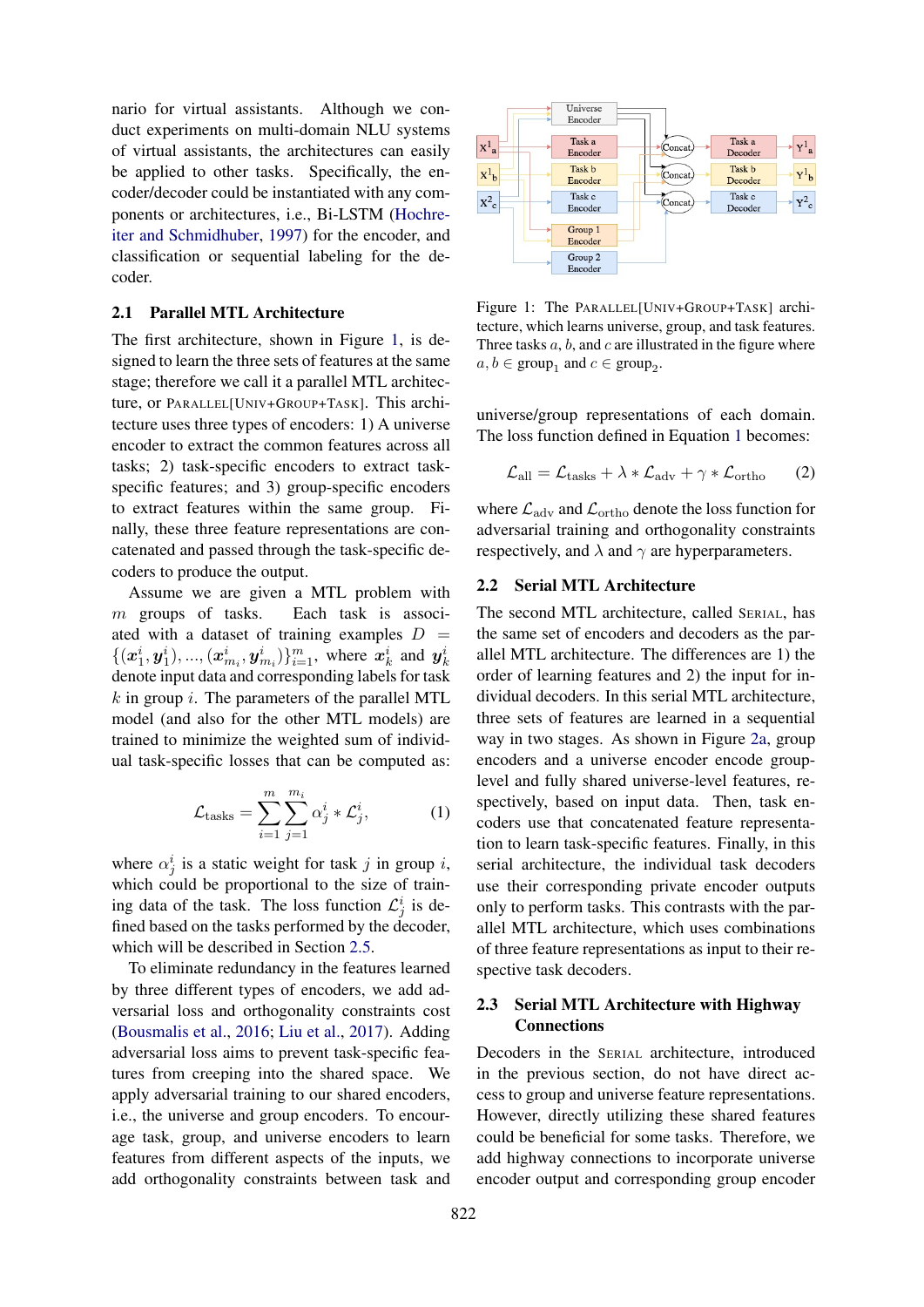<span id="page-3-1"></span>

Figure 2: Three serial MTL architectures. In each of these architectures, individual decoders utilize all three sets of features (task, universe, and group features) to perform a task. Three tasks  $a, b$ , and  $c$  are illustrated in the figures where  $a, b \in \text{group}_1$  and  $c \in \text{group}_2$ .

outputs as inputs to the individual decoders in addition to task-specific encoder output; we call this model SERIAL+HIGHWAY.

As shown in Figure [2b,](#page-3-1) input to the task-specific encoders are the same as those in the serial MTL architecture, i.e., the concatenation of the group and universe features. The input to each taskspecific decoder, however, is now the concatenation of the features from the group encoder, the universe encoder, and the task-specific encoder.

# <span id="page-3-0"></span>2.4 Serial MTL Architecture with Highway Connections and Feature Swapping

In both serial MTL architectures introduced in the previous two sections, the input to the task encoders is the output of the more general group and universe encoders. That output potentially underrepresents some task-specific aspects of the input. Therefore, we introduce SERIAL+HIGHWAY+SWAP; a variant of SERIAL+HIGHWAY, in which the two stages of universe/group features and task-specific features are swapped. As shown in Figure [2c,](#page-3-1) the task-specific representations are now learned in the first stage, and group and universe feature representations based on the task features are learned in the second stage. In this model, the task encoder

directly takes input data and learns task-specific features. Then, the universe encoder and group encoders take the task-specific representations as input and generate fully shared universe and grouplevel representations, respectively. Finally, taskspecific decoders use the concatenation of all three features – universe, group and task features, to perform the final tasks.

# <span id="page-3-2"></span>2.5 An Example of Encoder-Decoder Architecture for a Single Task

All four MTL architectures introduced in the previous sections are general such that they could be applied to many applications. In this section, we use the task of joint slot filling (SF) and intent classification (IC) for natural language understanding (NLU) systems for virtual assistants as an example. We design an encoder-decoder architecture to perform SF and IC as a joint task, on top of which the four MTL architectures are built.

Given an input sequence  $x = (x_1, \ldots, x_T)$ , the goal is to jointly learn an equal-length tag sequence of slots  $y^S = (y_1, \dots, y_T)$  and the overall intent label  $y<sup>I</sup>$ . By using a joint model, rather than two separate models, for SF and IC, we exploit the correlation of the two output spaces. For example, if the intent of a sentence is  $book\_ride$  it is likely to contain the slot types from address and destination address, and vice versa. The JOINT-SF-IC model architecture is shown in Figure [3.](#page-4-0) It is a simplified version compared to the SLOTGATED model [\(Goo et al.,](#page-9-9) [2018\)](#page-9-9), which showed state-of-the-art results in jointly modeling SF and IC. Our architecture uses neither slot/intent attention nor a slot gate.

To address the issues of small amounts of training data and out-of-vocabulary (OOV) words, we use character embeddings, learned during training, as well as pre-trained word embeddings [\(Lam](#page-9-10)[ple et al.,](#page-9-10) [2016\)](#page-9-10). These word and character representations are passed as input to the encoder, which is a bidirectional long short-term memory (Bi-LSTM) [\(Hochreiter and Schmidhuber,](#page-9-6) [1997\)](#page-9-6) layer that computes forward hidden state  $\overrightarrow{h_t}$  and backward hidden state  $\overline{h}_t$  per time step t in the input sequence. We then concatenate  $\overrightarrow{h_t}$  and  $\overleftarrow{h_t}$  to get final hidden state  $h_t = [\vec{h}_t; \vec{h}_t]$  at time step t. Slot Filling (SF): For a given sentence  $x =$  $(x_1, \ldots, x_T)$  with T words, we use their respective hidden states  $h = (h_1, \ldots, h_T)$  from the encoder (Bi-LSTM layer) to model tagging decisions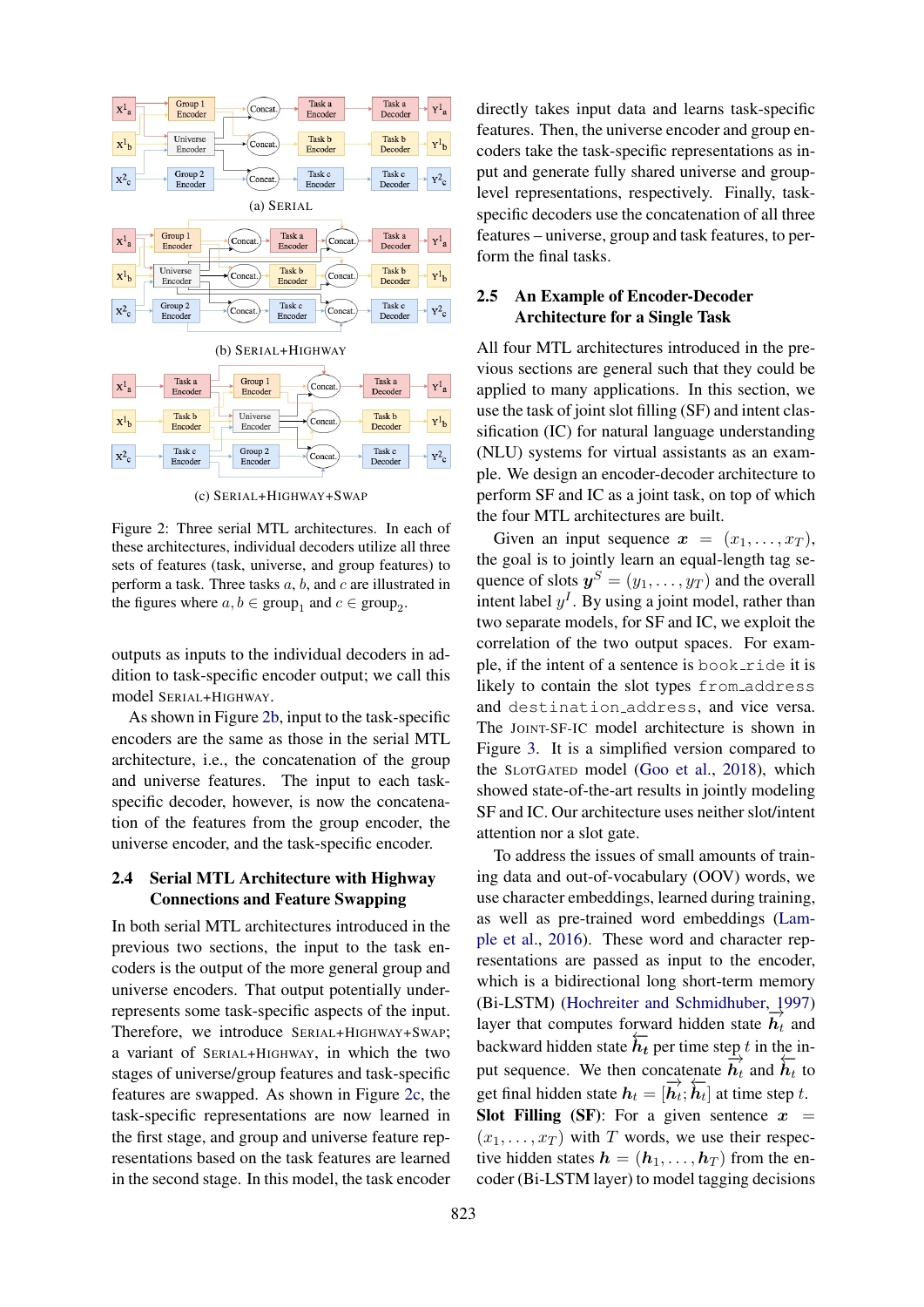<span id="page-4-0"></span>

Figure 3: JOINT-SF-IC model.

 $\bm{y}^S=(y_1,\dots,y_T)$  jointly using a conditional random field (CRF) layer [\(Lample et al.,](#page-9-10) [2016;](#page-9-10) [Laf](#page-9-11)[ferty et al.,](#page-9-11) [2001\)](#page-9-11):

$$
\boldsymbol{y}^S = \operatorname*{argmax}_{\boldsymbol{y} \in \mathcal{Y}^S} f_S(\boldsymbol{h}, \boldsymbol{x}, \boldsymbol{y}), \tag{3}
$$

where  $\mathcal{Y}^{\mathcal{S}}$  is the set of all possible slot sequences, and  $f<sub>S</sub>$  is the CRF decoding function.

Intent Classification (IC): Based on the hidden states from the encoder (Bi-LSTM layer), we use the last forward hidden state  $\overrightarrow{h_T}$  and last backward hidden state  $\overline{h_1}$  to compute the moment  $h^I =$  $[\vec{h}_T; \vec{h}_1]$  which can be regarded as the representation of the entire input sentence. Lastly, the intent  $y<sup>I</sup>$  of the input sentence is predicted by feeding  $h^I$  into a fully-connected layer with softmax activation function to generate the prediction for each intent:

$$
y^{I} = \text{softmax}(\boldsymbol{W}_{hy}^{I} \cdot \boldsymbol{h}^{I} + b), \quad (4)
$$

where  $y^I$  is the prediction label,  $\boldsymbol{W}^I_{hy}$  is a weight matrix and b is a bias term.

Joint Optimization: As our decoder models a joint task of SF and IC, we define the loss  $\mathcal L$  as a weighted sum of individual losses which can be plugged into  $\mathcal{L}_j^i$  in Equation [1:](#page-2-2)

$$
\mathcal{L}_{\text{task}} = w_{\text{SF}} * \mathcal{L}_{\text{SF}} + w_{\text{IC}} * \mathcal{L}_{\text{IC}}, \qquad (5)
$$

where  $\mathcal{L}_{\rm SF}$  is the cross-entropy loss based on the probability of the correct tag sequence [\(Lample](#page-9-10) [et al.,](#page-9-10) [2016\)](#page-9-10),  $\mathcal{L}_{\text{IC}}$  is the cross-entropy loss based on the predicted and true intent distributions [\(Liu](#page-9-8) [et al.,](#page-9-8) [2017\)](#page-9-8) and  $w_{\rm SF}$ ,  $w_{\rm IC}$  are hyperparameters to adjust the weights of the two loss components.

### 3 Experimental Setup

#### 3.1 Dataset

We evaluate our proposed models for multidomain joint slot filling and intent classification for spoken language understanding systems. We use the following benchmark dataset and largescale Alexa dataset for evaluation, and we use classic intent accuracy and slot F1 as in [Goo et al.](#page-9-9) [\(2018\)](#page-9-9) as evaluation metrics.

<span id="page-4-1"></span>

| <b>Property</b> | <b>ATIS</b> | <b>Snips</b> |
|-----------------|-------------|--------------|
| Train set size  | 4.478       | 13,084       |
| Dev set size    | 500         | 700          |
| Test set size   | 893         | 700          |
| #Slots          | 120         | 72.          |
| #Intents        | 21          |              |

Table 1: Statistics of the benchmark dataset.

Benchmark Dataset: We consider two widely used datasets ATIS [\(Tur et al.,](#page-10-1) [2010\)](#page-10-1) and Snips [\(Goo et al.,](#page-9-9) [2018\)](#page-9-9). The statistics of these datasets are shown in Table [1.](#page-4-1) For each dataset, we use the same train/dev/test set as [Goo et al.](#page-9-9) [\(2018\)](#page-9-9). ATIS is a single-domain (Airline Travel) dataset while Snips is a more complex multi-domain dataset due to the intent diversity and large vocabulary.

For initial experiments, we use ATIS and Snips as two tasks. For multi-domain experiments, we split Snips into three domains – *Music*, *Location*, and *Creative* based on its intents and treat each one as an individual task. Thus for this second set of experiments, we have four tasks (ATIS and Snips splits). Table [2](#page-4-2) shows the new datasets obtained by splitting Snips. This new dataset allows us to introduce task groups. We define ATIS and Snipslocation as one task group, and Snips-music and Snips-creative as another.

Alexa Dataset: We use live utterances spoken to 90 Alexa skills with the highest traffic. These are categorized into 10 domains, based on assignments by the developers of the individual skills. Each skill is a task in the MTL setting, and each

<span id="page-4-2"></span>

| <b>Dataset</b> | Intent                 |
|----------------|------------------------|
| Snips-creative | search creative work   |
|                | rate_book              |
|                | play_music             |
| Snips-music    | add_to_playlist        |
|                | get_weather            |
| Snips-location | book_restaurant        |
|                | search_screening_event |

Table 2: Snips after splitting based on intent.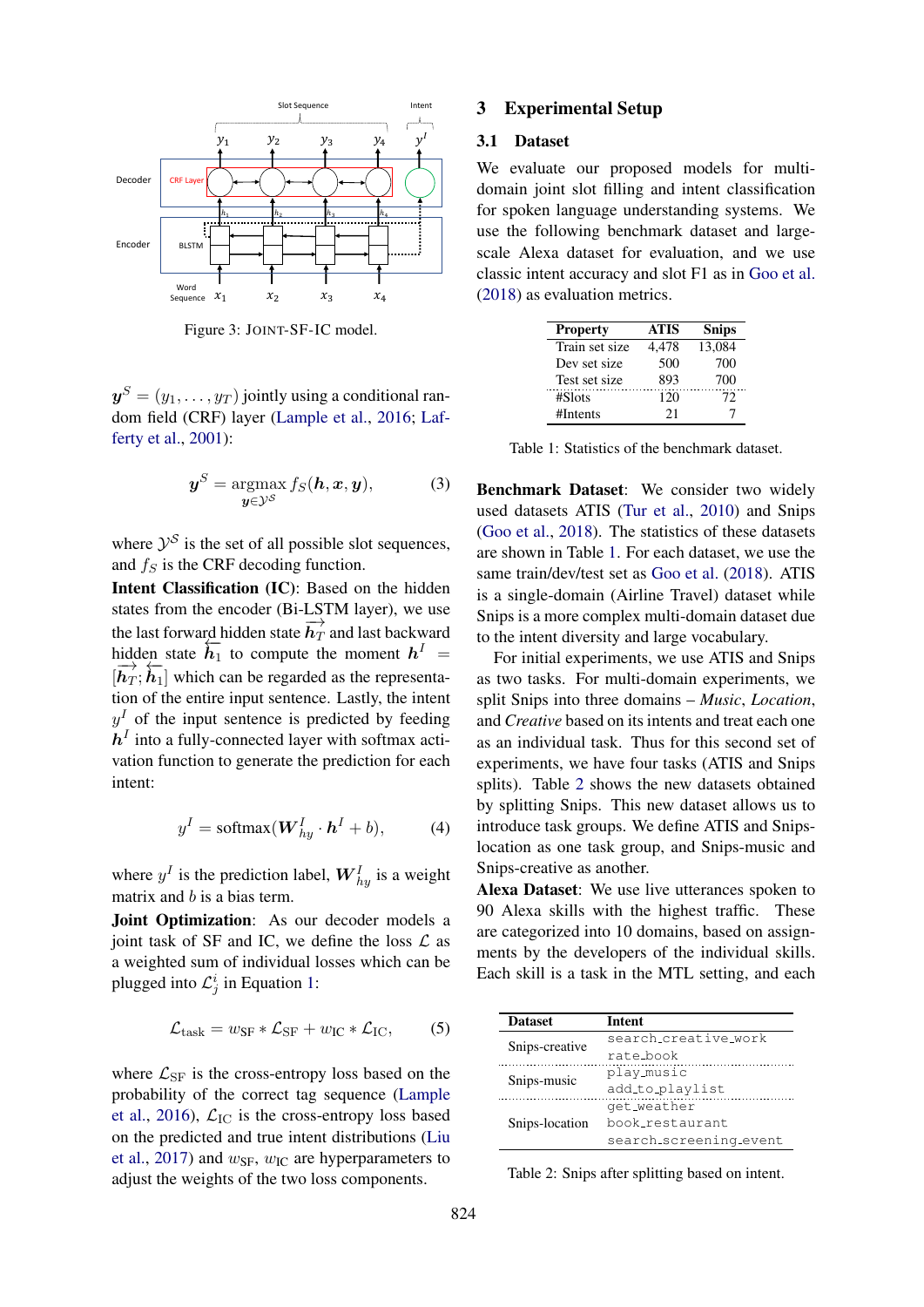<span id="page-5-0"></span>

| Domain/Group                | <b>Skill Count</b> |     |
|-----------------------------|--------------------|-----|
|                             | Train              | Dev |
| Games, Trivia & Accessories | 37                 | 37  |
| <b>Smart Home</b>           | 12                 |     |
| Music $\&$ Audio            | 8                  | 8   |
| Lifestyle                   |                    |     |
| Education & Reference       |                    |     |
| Novelty & Humor             |                    |     |
| Health $\&$ Fitness         | 5                  | 5   |
| Food & Drink                | 3                  | 3   |
| Movies & TV                 | 3                  | 3   |
| <b>News</b>                 | 2                  |     |
| Total                       |                    |     |

Table 3: Statistics of the Alexa dataset.

domain acts as a task group. Due to the limited annotated datasets for skills, we do not have validation sets for these 90 skills. Instead, we use another 80 popular skills that fall into the same domain groups as the 90 skills as the validation set to tune model parameters. Table [3](#page-5-0) shows the statistics of the Alexa dataset based on domains. For training and validation sets, we keep approximately the same number of skills per group to make sure that hyperparameters of adversarial training are unbiased. We use the validation datasets to choose the hyperparameters for the baselines as well as our proposed models.

# 3.2 Baselines

We compare our proposed model with the following three competitive architectures for single-task joint slot filling (SF) and intent classification (IC), which have been widely used in prior literature:

- JOINTSEQUENCE: Hakkani-Tür et al. [\(2016\)](#page-9-12) proposed a Bi-LSTM joint model for slot filling, intent classification, and domain classification.
- ATTENTIONBASED: [Liu and Lane](#page-9-13) [\(2016\)](#page-9-13) showed that incorporating an attention mechanism into a Bi-LSTM joint model can reduce errors on intent detection and slot filling.
- SLOTGATED: [Goo et al.](#page-9-9) [\(2018\)](#page-9-9) added a slot-gated mechanism into the traditional attention-based joint architecture, aiming to explicitly model the relationship between intent and slots, rather than implicitly modeling it with a joint loss.

We also compare our proposed model with two closely related multi-task learning (MTL) architectures that can be treated as simplified versions of our parallel MTL architecture:

- PARALLEL[UNIV]: This model, proposed by [Liu et al.](#page-9-8) [\(2017\)](#page-9-8), uses a universe encoder that is shared across all tasks, and decoders are task-specific.
- PARALLEL[UNIV+TASK]: This model, also proposed by [Liu et al.](#page-9-8) [\(2017\)](#page-9-8), uses task-specific encoders in addition to the shared encoder. To ensure non-redundancy in features learned across shared and task-specific encoders, adversarial training and orthogonality constraints are incorporated.

#### 3.3 Training Setup

All our proposed models are trained with backpropagation, and gradient-based optimization is performed using Adam [\(Kingma and Ba,](#page-9-14) [2015\)](#page-9-14). In all experiments, we set the character LSTM hidden size to 64 and word embedding LSTM hidden size to 128. We use 300-dimension GloVe vectors [\(Pennington et al.,](#page-10-2) [2014\)](#page-10-2) for the benchmark datasets and in-house embeddings for the Alexa dataset, which are trained with Wikipedia data and live utterances spoken to Alexa. Character embedding dimensions and dropout rate are set to 100 and 0.5 respectively. Minimax optimization in adversarial training was implemented via the use of a gradient reversal layer [\(Ganin and Lempitsky,](#page-9-15) [2015;](#page-9-15) [Liu et al.,](#page-9-8) [2017\)](#page-9-8). The models are implemented with the TensorFlow library [\(Abadi et al.,](#page-9-16) [2016\)](#page-9-16).

For benchmark data, the models are trained using an early-stop strategy with maximum epoch set to 50 and patience (i.e., number of epochs with no improvement on the dev set for both SF and IC) to 6. In addition, the benchmark dataset has varied size vocabularies across its datasets. To give equal importance to each of them,  $\alpha_i^j$  $i<sub>i</sub>$  (see Equation [1\)](#page-2-2) is proportional to  $1/n$ , where *n* is the training set size of task  $j$  in group  $i$ . We are able to train on CPUs, due to the low values of  $n$ .

For Alexa data, optimal hyperparameters are determined on the 80 development skills and applied to the training and evaluation of the 90 test skills.  $\alpha_i^j$  $i<sub>i</sub>$  is here set to 1 as all skills have 10, 000 training utterances sampled from the respective developer-defined skill grammars [\(Kumar](#page-9-5) [et al.,](#page-9-5) [2017\)](#page-9-5). Here, training was done using GPUenabled EC2 instances (p2.8xlarge).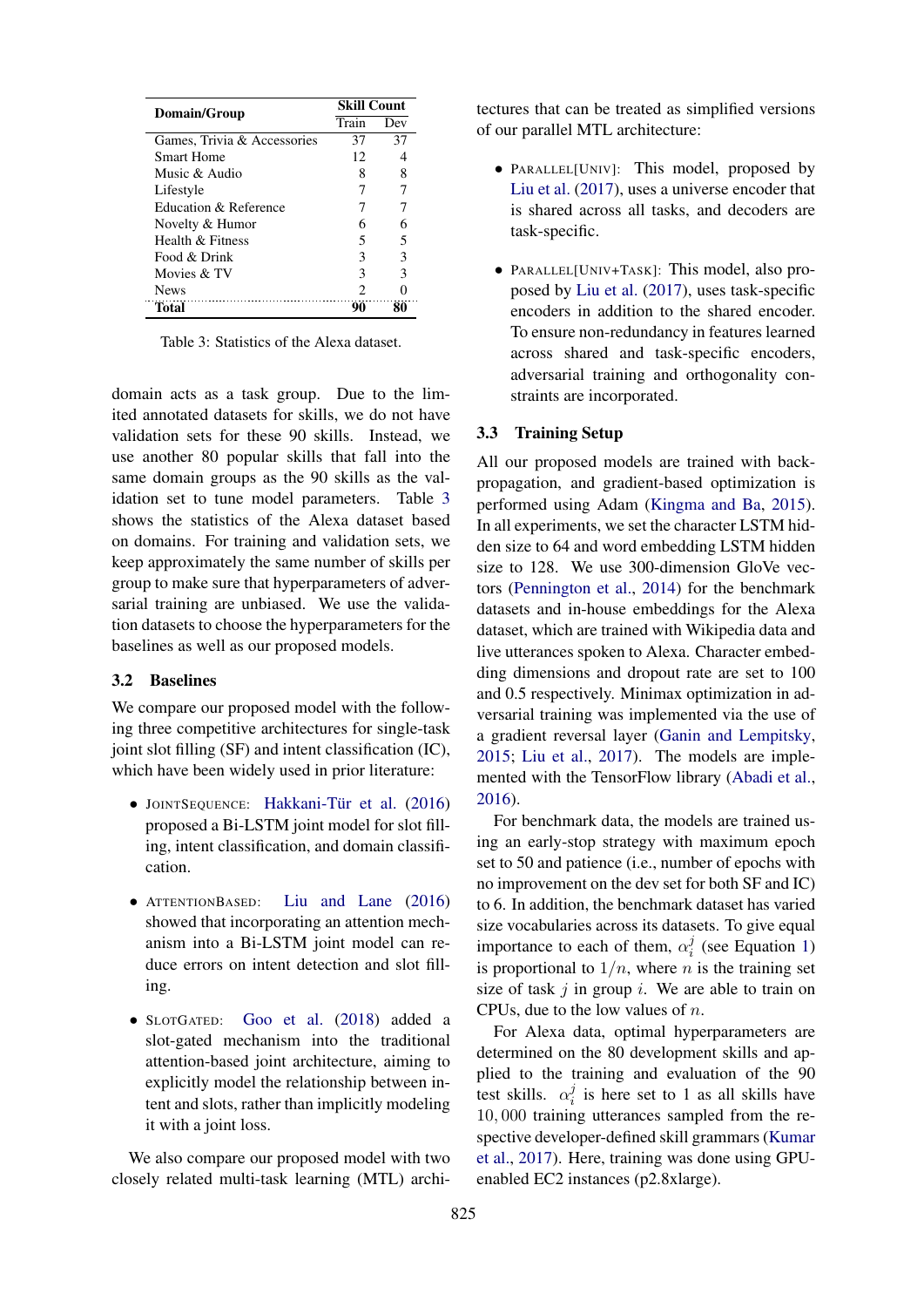<span id="page-6-0"></span>

|                       | <b>ATIS</b> |      | <b>Snips</b> |      |  |
|-----------------------|-------------|------|--------------|------|--|
| Model                 | Intent      | Slot | Intent       | Slot |  |
|                       | Acc.        | F1   | Acc.         | F1   |  |
| <b>JOINTSEQUENCE</b>  | 92.6        | 94.3 | 96.9         | 87.3 |  |
| <b>ATTENTIONBASED</b> | 91.1        | 94.2 | 96.7         | 87.9 |  |
| <b>SLOTGATED</b>      | 93.6        | 94.8 | 97.0         | 88.8 |  |
| JOINT-SF-IC           | 96.1        | 95.4 | 98.0         | 94.8 |  |
| PARALLEL[UNIV]        | 95.9        | 95.1 | 98.1         | 94.3 |  |
| PARALLEL[UNIV+TASK]   | 96.6        | 95.8 | 97.6         | 94.5 |  |

Table 4: Results on benchmark datasets (ATIS and original Snips).

<span id="page-6-1"></span>

|                           | <b>ATIS</b>        |      | <b>Snips-location</b> |      |  |
|---------------------------|--------------------|------|-----------------------|------|--|
| Model                     | Intent             | Slot | Intent                | Slot |  |
|                           | Acc.               | F1   | Acc.                  | F1   |  |
| JOINT-SF-IC               | 96.1               | 95.4 | 99.7                  | 96.3 |  |
| PARALLEL[UNIV]            | 96.4               | 95.4 | 99.7                  | 95.8 |  |
| PARALLEL[UNIV+TASK]       | 96.2               | 95.5 | 99.7                  | 96.0 |  |
| PARALLEL[UNIV+GROUP+TASK] | 96.9               | 95.4 | 99.7                  | 96.5 |  |
| SERIAL                    | 97.2               | 95.8 | 100.0                 | 96.5 |  |
| SERIAL+HIGHWAY            | 96.9               | 95.7 | 100.0                 | 97.2 |  |
| SERIAL+HIGHWAY+SWAP       | 97.5               | 95.6 | 99.7                  | 96.0 |  |
|                           |                    |      |                       |      |  |
|                           |                    |      |                       |      |  |
|                           | <b>Snips-music</b> |      | <b>Snips-creative</b> |      |  |
| Model                     | Intent             | Slot | Intent                | Slot |  |
|                           | Acc.               | F1   | Acc.                  | F1   |  |
| <b>JOINT-SF-IC</b>        | 100.0              | 93.1 | 100.0                 | 96.6 |  |
| PARALLEL[UNIV]            | 100.0              | 92.1 | 100.0                 | 95.8 |  |
| PARALLEL[UNIV+TASK]       | 100.0              | 93.4 | 100.0                 | 97.2 |  |
| PARALLEL[UNIV+GROUP+TASK] | 99.5               | 94.4 | 100.0                 | 97.3 |  |
| SERIAL                    | 100.0              | 93.8 | 100.0                 | 97.2 |  |
| SERIAL+HIGHWAY            | 99.5               | 94.8 | 100.0                 | 97.2 |  |

Table 5: Results on benchmark dataset (ATIS and subsets of Snips).

Our detailed training algorithm is similar to the one used by [Collobert and Weston](#page-9-2) [\(2008\)](#page-9-2) and [Liu](#page-9-17) [et al.](#page-9-17) [\(2016,](#page-9-17) [2017\)](#page-9-8), where training is achieved in a stochastic manner by looping over the tasks. For example, an epoch involves these four steps: 1) select a random skill; 2) select a random batch from the list of available batches for this skill; 3) update the model parameters by taking a gradient step w.r.t this batch; 4) update the list of available batches for this skill by removing the current batch.

#### 4 Experimental Results

## 4.1 Benchmark data

Table [4](#page-6-0) shows the results on ATIS and the original version of the Snips dataset (as shown in Table [1\)](#page-4-1). In the first four lines, ATIS and Snips are trained separately. In the last two lines (PARALLEL), they are treated as two tasks in the MTL setup. There are no task groups in this particular experiment, as each utterance belongs to either ATIS or Snips, and all utterances belong to the task universe. The JOINT-SF-IC architecture with CRF layer performs better than all the three baseline models in terms of all evaluation metrics on both datasets, even af-

<span id="page-6-2"></span>

| Model                     |       | Intent Acc. | Slot F1 |        |  |
|---------------------------|-------|-------------|---------|--------|--|
|                           | Mean  | Median      | Mean    | Median |  |
| <b>JOINT-SE-IC</b>        | 93.36 | 95.90       | 79.97   | 85.23  |  |
| PARALLEL[UNIV]            | 93.44 | 95.50       | 80.76   | 86.18  |  |
| PARALLEL[UNIV+TASK]       | 93.78 | 96.35       | 80.49   | 85.81  |  |
| PARALLEL[UNIV+GROUP+TASK] | 93.87 | 96.31       | 80.84   | 86.21  |  |
| SERIAL.                   | 93.83 | 96.24       | 80.84   | 86.14  |  |
| SERIAL+HIGHWAY            | 93.81 | 96.28       | 80.73   | 85.71  |  |
| SERIAL+HIGHWAY+SWAP       | 94.02 | 96.42       | 80.80   | 86.44  |  |

Table 6: Results on the Alexa dataset. Best results on mean intent accuracy and slot F1 values, and results that are not statistically different from the best model are marked in bold.

ter removing the slot-gate [\(Goo et al.,](#page-9-9) [2018\)](#page-9-9) and attention [\(Liu and Lane,](#page-9-13) [2016\)](#page-9-13). Learning universe features across both the datasets in addition to the task features help ATIS while performance on Snips degrades. This might be due to the fact that Snips is a multi-domain dataset, which in turn motivates us to split the Snips dataset (as shown in Table [2\)](#page-4-2), so that the tasks in each domain (i.e., task group) may share features separately.

Table [5](#page-6-1) shows results on ATIS and our split version of Snips. We now have four tasks: ATIS, Snips-location, Snips-music, and Snipscreative. JOINT-SF-IC is our baseline that treats these four tasks independently. All other models process the four tasks together in the MTL setup. For the models introduced in this paper, we define two task groups: ATIS and Snipslocation as one group, and Snips-music and Snipscreative as another. Our models, which use these groups, generally outperform the other MTL models (PARALLEL[UNIV] and PARALLEL[UNIV+TASK]); especially the serial MTL architectures perform well.

#### 4.2 Alexa data

Table [6](#page-6-2) shows the results of the single-domain model and the MTL models on the Alexa dataset. The trend is clearly visible in these results compared to the results on the benchmark data. As Alexa data has more domains, there might not be many features that are common across all the domains. Capturing those features that are only common across a group became possible by incorporating task group encoders. SE-RIAL+HIGHWAY+SWAP yields the best mean intent accuracy. PARALLEL+UNIV+GROUP+TASK and SE-RIAL+HIGHWAY show statistically indistinguishable results. For slot filling, all MTL architectures achieve competitive results on mean Slot F1.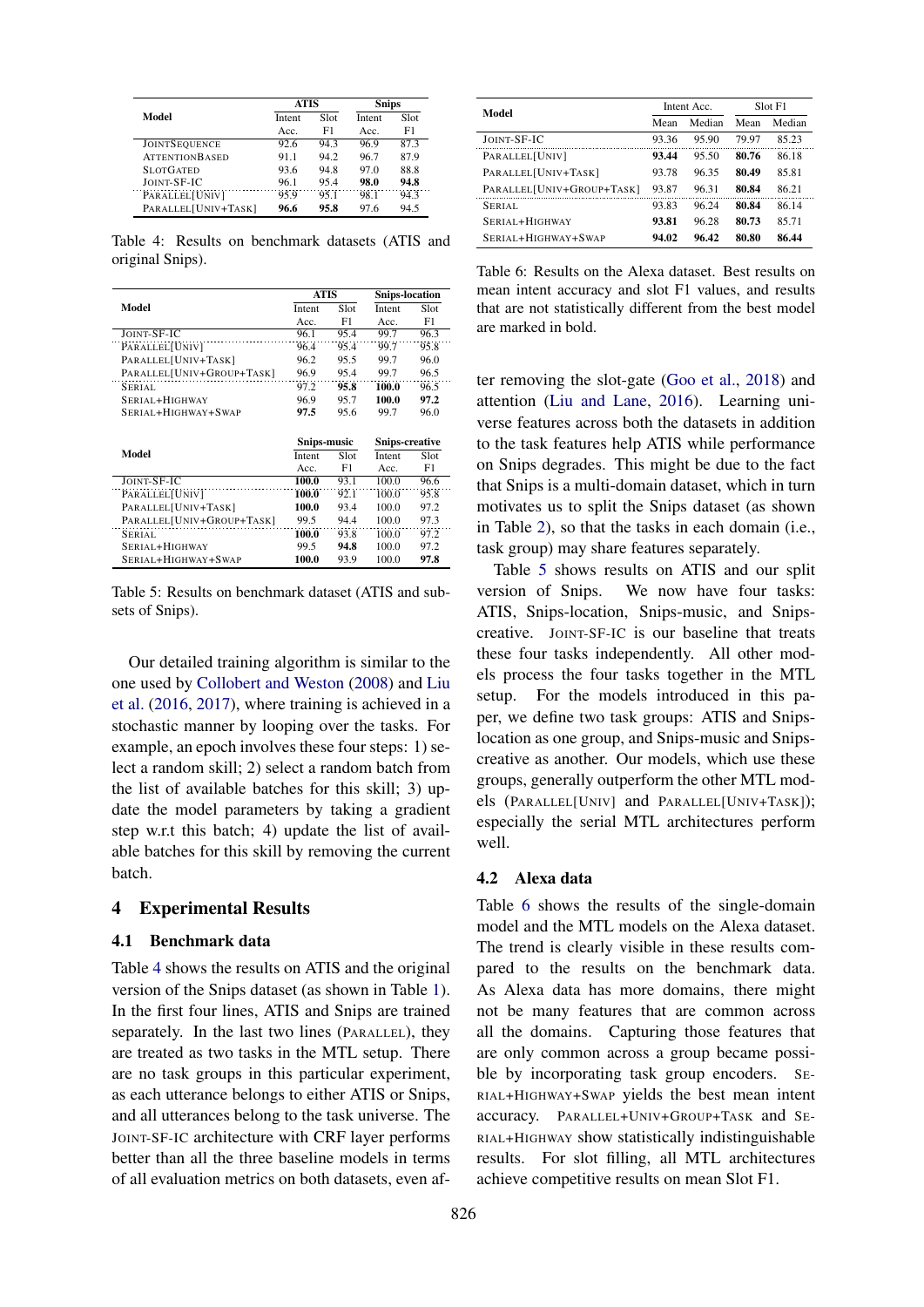<span id="page-7-0"></span>

| Model                     | <b>Education</b> | Food  | Games | Health | Lifestyle | Movie | Music | <b>News</b> | <b>Novelty</b> | <b>Smart Home</b> |
|---------------------------|------------------|-------|-------|--------|-----------|-------|-------|-------------|----------------|-------------------|
| <b>JOINT-SF-IC</b>        | 95.89            | 90.60 | 96.29 | 92.80  | 93.84     | 67.50 | 93.51 | 90.05       | 95.00          | 89.58             |
| PARALLEL[UNIV]            | 95.56            | 89.47 | 95.96 | 90.74  | 94.49     | 74.40 | 93.29 | 90.90       | 94.58          | 90.63             |
| PARALLEL [UNIV+TASK]      | 95.99            | 91.10 | 96.50 | 93.60  | 94.46     | 68.40 | 94.45 | 88.60       | 94.93          | 90.66             |
| PARALLEL[UNIV+GROUP+TASK] | 96.17            | 91.23 | 96.58 | 93.92  | 94.33     | 68.10 | 94.56 | 87.15       | 95.00          | 91.06             |
| SERIAL                    | 96.11            | 90.77 | 96.44 | 94.04  | 94.63     | 69.07 | 94.59 | 87.30       | 94.92          | 90.89             |
| SERIAL+HIGHWAY            | 96.04            | 91.70 | 96.45 | 94.10  | 92.71     | 68.67 | 94.86 | 87.90       | 95.03          | 91.41             |
| SERIAL+HIGHWAY+SWAP       | 96.20            | 91.80 | 96.49 | 94.16  | 94.37     | 68.37 | 94.94 | 88.35       | 95.08          | 91.64             |

Table 7: Intent accuracy on different groups of the Alexa dataset.

<span id="page-7-1"></span>

| Model                     | Education | Food  | Games | Health | Lifestyle | Movie | Music | <b>News</b> | <b>Novelty</b> | <b>Smart Home</b> |
|---------------------------|-----------|-------|-------|--------|-----------|-------|-------|-------------|----------------|-------------------|
| JOINT-SF-IC               | 83.83     | 71.29 | 85.29 | 74.18  | 73.68     | 70.45 | 78.37 | 71 15       | 74.12          | 76.07             |
| PARALLEL[UNIV]            | 84.75     | 76.54 | 86.43 | 74.50  | 71.85     | 72.32 | 78.46 | 70.53       | 75.22          | 76.48             |
| PARALLEL[UNIV+TASK]       | 84.59     | 73.22 | 85.80 | 69.60  | 76.76     | 75.43 | 78.38 | 70.67       | 74.60          | 76.97             |
| PARALLEL[UNIV+GROUP+TASK] | 84.41     | 76.43 | 85.68 | 70.81  | 78.24     | 76.74 | 78.63 | 72.33       | 74.52          | 77.22             |
| SERIAL                    | 84.74     | 71 79 | 85.42 | 73.02  | 72.17     | 73.56 | 79.30 | 71 90       | 74.37          | 77.56             |
| SERIAL+HIGHWAY            | 85.20     | 74.13 | 85.78 | 71.58  | 73.43     | 74.29 | 80.12 | 71.40       | 74.23          | 77.75             |
| SERIAL+HIGHWAY+SWAP       | 84.93     | 74.87 | 86.35 | 72.38  | 72.02     | 72.09 | 78.86 | 72.12       | 74.49          | 77.69             |

Table 8: Slot F1 on different groups of the Alexa dataset.

Overall, on both benchmark data and Alexa data, our architectures with group encoders show better results than others. Specifically, the serial architecture with highway connections achieves the best mean Slot F1 of 94.8 and 97.2 on Snipsmusic and Snips-location respectively and median Slot F1 of 81.99 on the Alexa dataset. Swapping its feature hierarchy enhances its intent accuracy to 97.5 on ATIS. It also achieves the best/competitive mean and median values on both SF and IC on the Alexa dataset. This supports our argument that when we try to learn common features across all the domains [\(Liu et al.,](#page-9-8) [2017\)](#page-9-8), we might miss crucial features that are only present across a group. Capturing those task group features boosts the performance of our unified model on SF and IC. In addition, when we attempt to learn three sets of features – task, task universe, and task group features – the serial architecture for feature learning helps. Specifically, when we have datasets from many domains, learning task features in the first stage and common features, i.e., task universe and task group features, in the second stage yields the best results. This difference is more clearly visible in the results of the large-scale Alexa data than that of the small-scale benchmark dataset.

#### 5 Result Analysis

To further investigate the performance of different architectures, we present the intent accuracy and slot F1 values on different groups of Alexa utterances in Tables [7](#page-7-0) and [8.](#page-7-1) For intent classification, SERIAL+HIGHWAY+SWAP achieves the best results on six domains, and PARALLEL[UNIV] achieves the best results on the movie and news domains. Such a finding helps explain the reason why PARALLEL[UNIV] is significantly indistinguishable from SERIAL+HIGHWAY+SWAP on the Alexa dataset, which is shown in Table [6.](#page-6-2) PARALLEL[UNIV] outperforms MTL with group encoders when there is more information shared across domains. Examples of similar training utterances in different domains are "go back eight hour" and "rewind for eighty five hour" in a *News* skill; "to rewind the Netflix" in a *Smart Home* skill; and "rewind nine minutes" in a *Music* skill. The diverse utterance context in different domains could be learned through the universe encoder, which helps to improve the intent accuracy for these skills.

For the slot filling, each domain favors one of the four MTL architectures including PAR-ALLEL[UNIV], PARALLEL[UNIV+GROUP+TASK], SE-RIAL+HIGHWAY, and SERIAL+HIGHWAY+SWAP. Such a finding is consistent with the statistically indistinguishable performance between different MTL architectures shown in Table [6.](#page-6-2) Tables [9](#page-8-0) and [10](#page-8-1) show a few utterances from different datasets in the *Smart Home* category that are correctly predicted after learning task group features. General words like *sixty*, *eight*, *alarm* can have different slot types across different datasets. Learning features of the *Smart Home* category helps overcome such conflicts. However, a word in different tasks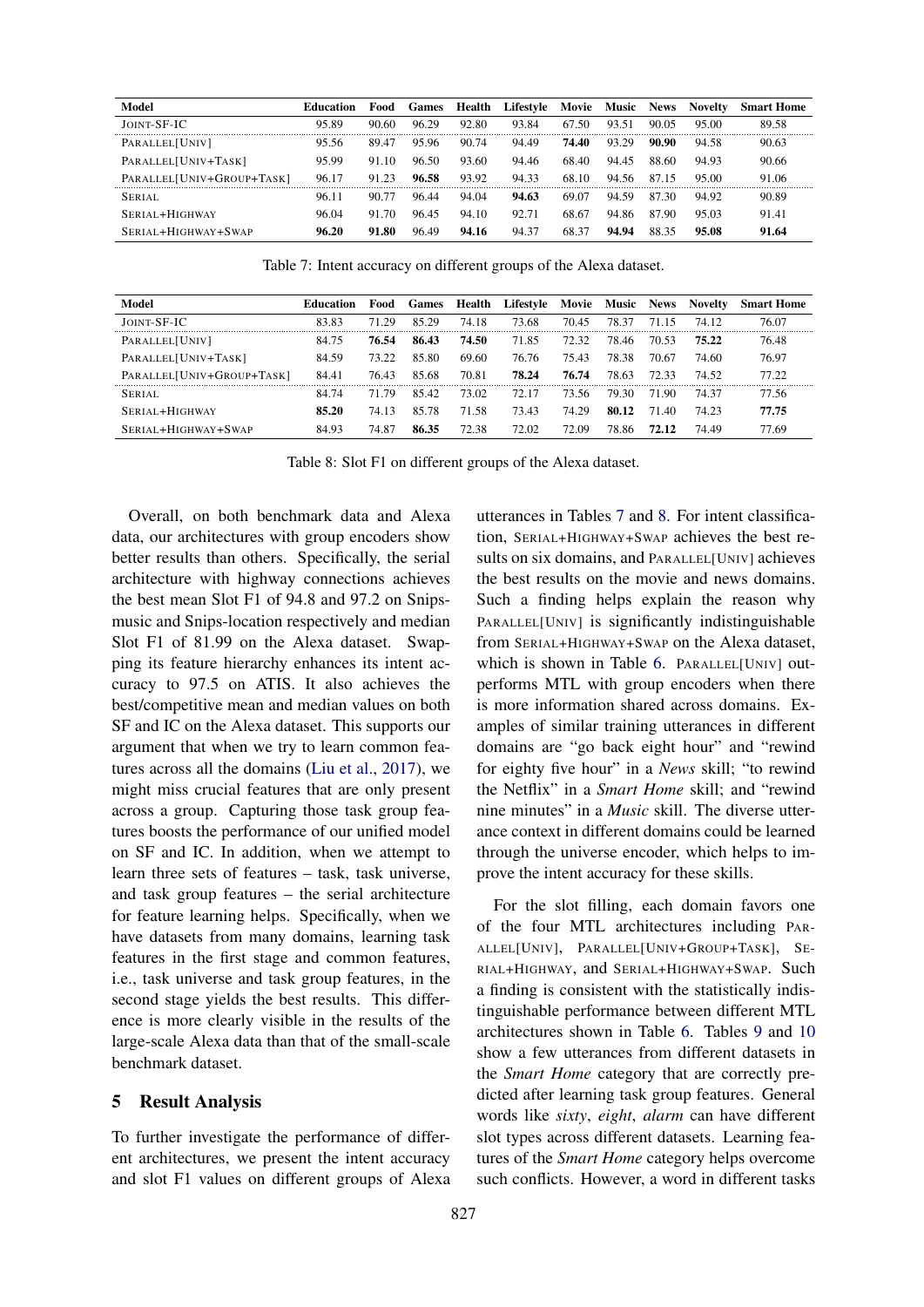in the same domain can still have different slot types. For example, the first two utterances in Table [11,](#page-8-2) which are picked from the *Smart Home* domain, have different slot types *Name* and *Channel* for the word *one*. In such cases, there is no guarantee that learning group features can overcome the conflicts. This might be due to the fact that the groups are predefined and they do not always represent the real task structure. To tackle this issue, learning task structures with features jointly [\(Zhang et al.,](#page-10-3) [2017\)](#page-10-3) rather than relying on predefined task groups, would be a future direction. In our experimental settings, all the universe, task, and task group encoders are instantiated with Bi-LSTM. An interesting area for future experimentation is to streamline the encoders, e.g., adding additional bits to the inputs to the task encoder to indicate the task and group information, which is similar to the idea of using a special token as a representation of the language in a multilingual machine translation system [\(Johnson et al.,](#page-9-18) [2017\)](#page-9-18).

<span id="page-8-0"></span>**Utterance** 

turn/Other to/Other channel/Other sixty/**Name** eight/**Name** go/Other to/Other channel/Other sixty/**VolumeLevel** seven/**Name** turn/Other the/article alarm/**device** away/**device**

Table 9: Predictions (incorrect predictions are marked in red) from *Smart Home* domain by the PARAL-LEL[UNIV+TASK] architecture.

<span id="page-8-1"></span>**Utterance** 

turn/Other to/Other channel/Other sixty/**Channel** eight/**Channel** go/Other to/Other channel/Other sixty/**Channel** seven/**Channel** turn/Other the/article alarm/**security system** away/**type**

Table 10: Predictions (correct predictions are marked in green) from *Smart Home* domain by the SE-RIAL+HIGHWAY+SWAP architecture.

<span id="page-8-2"></span>**Utterance** tune/Other to/Other the/Other bbc/Name one/**Name** station/Other change/Other to/Other channel/Other one/**Channel** score/Other sixty/Number one/**Number** four/Answer one/**Answer**

Table 11: Training samples from different domains with different slot types for the word *one* (highlighted in blue).

#### 6 Related Work

Multi-task learning (MTL) aims to learn multiple related tasks from data simultaneously to improve

the predictive performance compared with learning independent models. Various MTL models have been developed based on the assumption that all tasks are related [\(Argyriou et al.,](#page-9-19) [2007;](#page-9-19) [Negah](#page-9-20)[ban and Wainwright,](#page-9-20) [2008;](#page-9-20) [Jalali et al.,](#page-9-21) [2010\)](#page-9-21). To tackle the problem that task structure is usually unclear, [Evgeniou and Pontil](#page-9-22) [\(2004\)](#page-9-22) extended support vector machines for single-task learning in a multi-task scenario by penalizing models if they are too far from a mean model. [Xue et al.](#page-10-4) [\(2007\)](#page-10-4) introduced a Dirichlet process prior to automatically identify subgroups of related tasks. [Passos](#page-10-5) [et al.](#page-10-5) [\(2012\)](#page-10-5) developed a nonparametric Bayesian model to learn task subspaces and features jointly.

On the other hand, with the advent of deep learning, MTL with deep neural networks has been successfully applied to different applications [\(Zhang et al.,](#page-10-6) [2018;](#page-10-6) [Masumura et al.,](#page-9-23) [2018;](#page-9-23) [Fares](#page-9-24) [et al.,](#page-9-24) [2018;](#page-9-24) [Guo et al.,](#page-9-25) [2018\)](#page-9-25). Recent work on multi-task learning considers different sharing structures, e.g., only sharing at lower layers [\(Søgaard and Goldberg,](#page-10-7) [2016\)](#page-10-7) and introduces private and shared subspaces [\(Liu et al.,](#page-9-17) [2016,](#page-9-17) [2017\)](#page-9-8). [Liu et al.](#page-9-8) [\(2017\)](#page-9-8) incorporated adversarial loss and orthogonality constraints into the overall training object, which helps in learning task-specific and task-invariant features in a non-redundant way. However, they do not explore task structures, which can contain crucial features only present within groups of tasks. Our work encodes task structure information in deep neural architectures.

#### 7 Conclusions

We proposed a series of end-to-end multi-task learning architectures, in which task, task group and task universe features are learned nonredundantly. We further explored learning these features in parallel and serial MTL architectures. Our MTL models obtain state-of-the-art performance on the ATIS and Snips datasets for intent classification and slot filling. Experimental results on a large-scale Alexa dataset show the effectiveness of adding task group encoders into both parallel and serial MTL networks.

#### Acknowledgments

We thank Lambert Mathias for providing insightful feedback and Sandesh Swamy for preparing the Alexa test dataset. We also thank our team members as well as the anonymous reviewers for their valuable comments.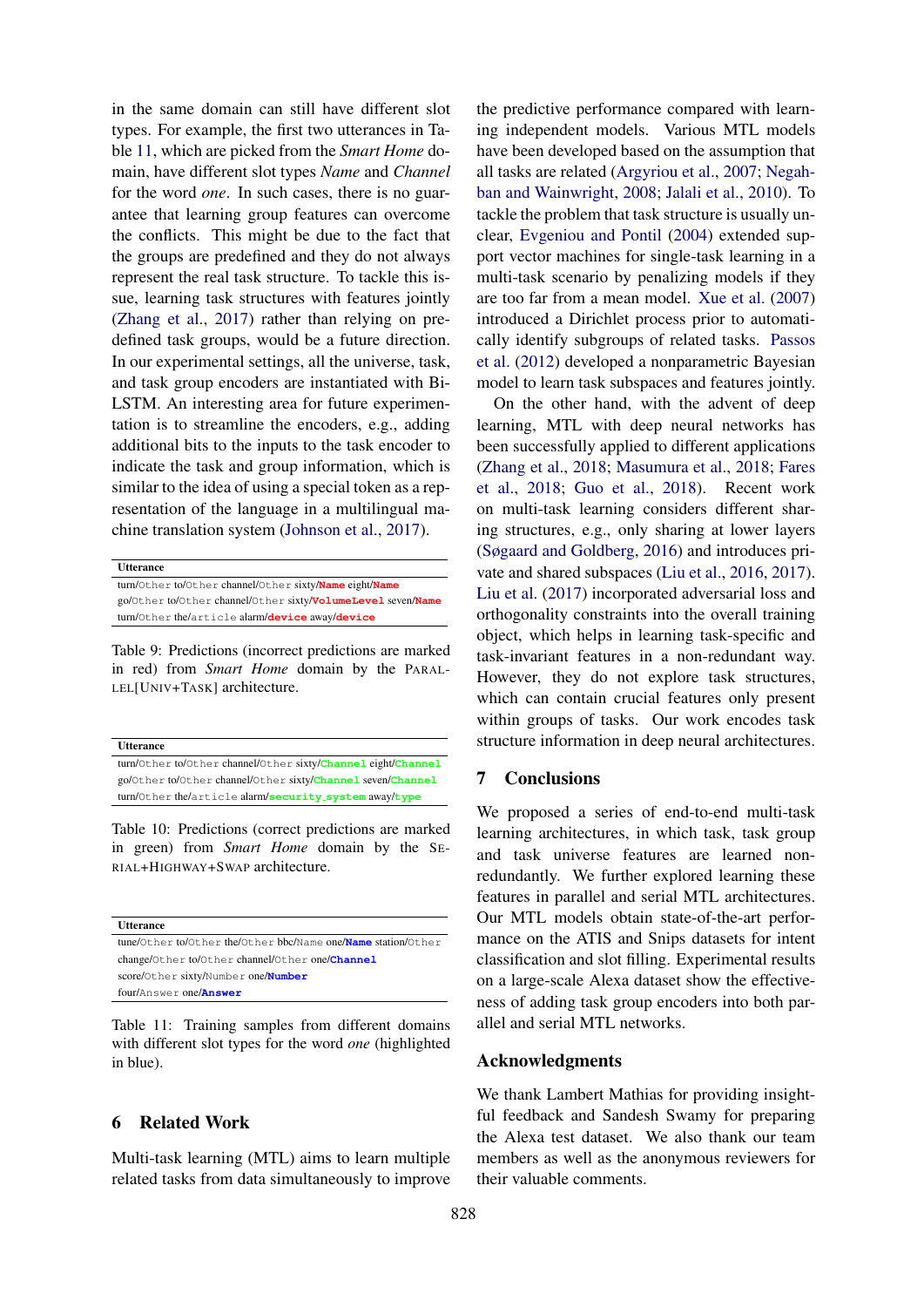#### References

- <span id="page-9-16"></span>Martín Abadi, Paul Barham, Jianmin Chen, Zhifeng Chen, Andy Davis, Jeffrey Dean, Matthieu Devin, Sanjay Ghemawat, Geoffrey Irving, Michael Isard, et al. 2016. TensorFlow: A system for large-scale machine learning. In *USENIX Symposium on OSDI*, pages 265–283.
- <span id="page-9-19"></span>Andreas Argyriou, Theodoros Evgeniou, and Massimiliano Pontil. 2007. Multi-task feature learning. In *NIPS*, pages 41–48.
- <span id="page-9-1"></span>Steffen Bickel, Jasmina Bogojeska, Thomas Lengauer, and Tobias Scheffer. 2008. Multi-task learning for HIV therapy screening. In *ICML*, pages 56–63.
- <span id="page-9-7"></span>Konstantinos Bousmalis, George Trigeorgis, Nathan Silberman, Dilip Krishnan, and Dumitru Erhan. 2016. Domain separation networks. In *NIPS*, pages 343–351.
- <span id="page-9-0"></span>Rich Caruana. 1993. Multitask learning: A knowledge-based source of inductive bias. In *ICML*, pages 41–48.
- <span id="page-9-2"></span>Ronan Collobert and Jason Weston. 2008. A unified architecture for natural language processing: Deep neural networks with multitask learning. In *ICML*, pages 160–167.
- <span id="page-9-22"></span>Theodoros Evgeniou and Massimiliano Pontil. 2004. Regularized multi–task learning. In *SIGKDD*, pages 109–117.
- <span id="page-9-4"></span>Xing Fan, Emilio Monti, Lambert Mathias, and Markus Dreyer. 2017. Transfer learning for neural semantic parsing. In *ACL-RepL4NLP*, pages 48–56.
- <span id="page-9-24"></span>Murhaf Fares, Stephan Oepen, and Erik Velldal. 2018. Transfer and multi-task learning for noun–noun compound interpretation. In *EMNLP*, pages 1488– 1498.
- <span id="page-9-15"></span>Yaroslav Ganin and Victor Lempitsky. 2015. Unsupervised domain adaptation by backpropagation. In *ICML*, pages 1180–1189.
- <span id="page-9-9"></span>Chih-Wen Goo, Guang Gao, Yun-Kai Hsu, Chih-Li Huo, Tsung-Chieh Chen, Keng-Wei Hsu, and Yun-Nung Chen. 2018. Slot-gated modeling for joint slot filling and intent prediction. In *ACL(2)*, pages 753– 757.
- <span id="page-9-25"></span>Han Guo, Ramakanth Pasunuru, and Mohit Bansal. 2018. Soft layer-specific multi-task summarization with entailment and question generation. In *ACL(1)*, pages 687–697.
- <span id="page-9-12"></span>Dilek Hakkani-Tür, Gökhan Tür, Asli Celikyilmaz, Yun-Nung Chen, Jianfeng Gao, Li Deng, and Ye-Yi Wang. 2016. Multi-domain joint semantic frame parsing using bi-directional RNN-LSTM. In *Interspeech*, pages 715–719.
- <span id="page-9-6"></span>Sepp Hochreiter and Jürgen Schmidhuber. 1997. Long short-term memory. *Neural computation*, 9(8):1735–1780.
- <span id="page-9-21"></span>Ali Jalali, Sujay Sanghavi, Chao Ruan, and Pradeep K Ravikumar. 2010. A dirty model for multi-task learning. In *NIPS*, pages 964–972.
- <span id="page-9-18"></span>Melvin Johnson, Mike Schuster, Quoc V Le, Maxim Krikun, Yonghui Wu, Zhifeng Chen, Nikhil Thorat, Fernanda Viegas, Martin Wattenberg, Greg Corrado, ´ et al. 2017. Googles multilingual neural machine translation system: Enabling zero-shot translation. *TACL*, 5:339–351.
- <span id="page-9-14"></span>Diederik P Kingma and Jimmy Ba. 2015. Adam: A method for stochastic optimization. *ICLR*.
- <span id="page-9-5"></span>Anjishnu Kumar, Arpit Gupta, Julian Chan, Sam Tucker, Bjorn Hoffmeister, Markus Dreyer, Stanislav Peshterliev, Ankur Gandhe, Denis Filiminov, Ariya Rastrow, Christian Monson, and Agnika Kumar. 2017. Just ASK: Building an Architecture for Extensible Self-Service Spoken Language Understanding. In *NIPS workshop on conversational AI*.
- <span id="page-9-11"></span>John Lafferty, Andrew McCallum, and Fernando CN Pereira. 2001. Conditional random fields: Probabilistic models for segmenting and labeling sequence data.
- <span id="page-9-10"></span>Guillaume Lample, Miguel Ballesteros, Sandeep Subramanian, Kazuya Kawakami, and Chris Dyer. 2016. Neural architectures for named entity recognition. In *NAACL-HLT*, pages 260–270.
- <span id="page-9-13"></span>Bing Liu and Ian Lane. 2016. Attention-based recurrent neural network models for joint intent detection and slot filling. In *INTERSPEECH*, pages 685–689.
- <span id="page-9-17"></span>Pengfei Liu, Xipeng Qiu, and Xuanjing Huang. 2016. Recurrent neural network for text classification with multi-task learning. In *IJCAI*, pages 2873–2879.
- <span id="page-9-8"></span>Pengfei Liu, Xipeng Qiu, and Xuanjing Huang. 2017. Adversarial multi-task learning for text classification. In *ACL(1)*, pages 1–10.
- <span id="page-9-3"></span>Thang Luong, Quoc V. Le, Ilya Sutskever, Oriol Vinyals, and Lukasz Kaiser. 2016. Multi-task sequence to sequence learning. In *ICLR*.
- <span id="page-9-23"></span>Ryo Masumura, Yusuke Shinohara, Ryuichiro Higashinaka, and Yushi Aono. 2018. Adversarial training for multi-task and multi-lingual joint modeling of utterance intent classification. In *EMNLP*, pages 633–639.
- <span id="page-9-20"></span>Sahand Negahban and Martin J Wainwright. 2008. Joint support recovery under high-dimensional scaling: Benefits and perils of  $\ell_{1,\infty}$ -regularization. In *NIPS*, pages 1161–1168.